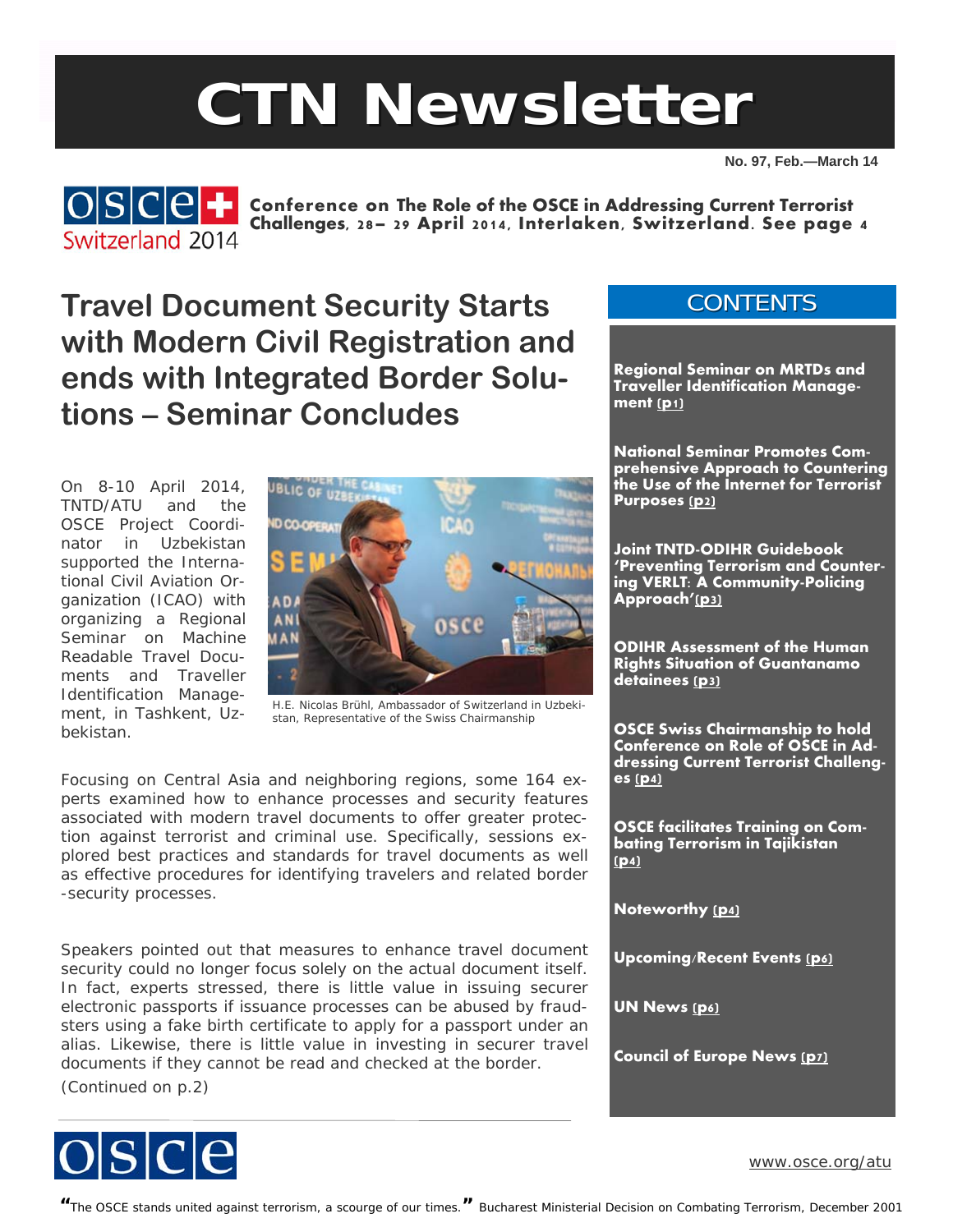#### <span id="page-1-0"></span>**OSCE**

A key objective of the seminar was therefore to underscore the need to take a comprehensive approach towards travel document security - from secure and reliable civil registry systems to integrated border security solutions.

The seminar was a continuation of OSCE efforts to prevent the cross-border movement of terrorists and other criminals using forged or fraudulent travel documents. The OSCE assists participating States with upgrading security features of passports and issuance systems. Efforts also promote effective solutions at borders to cut waiting times for travellers whilst giving greater assurances to border control officers that travel documents are genuine.

For more information contact [Ben.Hiller@osce.org](mailto:Ben.Hiller@osce.org) and [Paul.Picard@osce.org](mailto:Paul.Picard@osce.org)

## **National Seminar Promotes Comprehensive Approach to Countering the Use of the Internet for Terrorist Purposes**

TNTD/ATU in co-operation with the OSCE Centre in Astana organized a national workshop on countering the use of the Internet for terrorist purposes in Astana, Kazakhstan on 26-27 March 2014.

The seminar was attended by 70 local and international experts, including experts and representatives of state agencies and civil society. Sessions focused on countering terrorist use of the Internet, terrorist threats against critical infrastructure and using public-private partnerships to effectively prevent and combat terrorism.

The seminar facilitated a discussion among the participants on promoting a comprehensive understanding of the threat posed by the use of the Internet for terrorist purposes, recognizing its interlinked security and human rights dimensions. Spain's Ambassador to Kazakhstan, Manuel Larrotcha Parada, stressed that the Internet had developed into one of the most advantageous means for nourishing fundamental values, such as democracy and freedom of expression. These values had to be respected while protecting the public from acts of terrorism.

The seminar also discussed effective policies and measures to counter the use of the Internet for terrorist purposes and the way forward for Kazakhstan as regards possible use of international best practices on the national level.

The Head of the Anti-terrorism Centre of Kazakhstan, Colonel Kendebay Adambekov stressed that a key ingredient to successfully counter the use of the Internet for terrorist purposes was to actively unify and harmonize national legislations in this area, and thus provide for a more effective correlation of antiterrorism measures taken on the national, regional and international arenas.

For more information contact [Jarkko.Jokinen@osce.org](mailto:Jarkko.Jokinen@osce.org)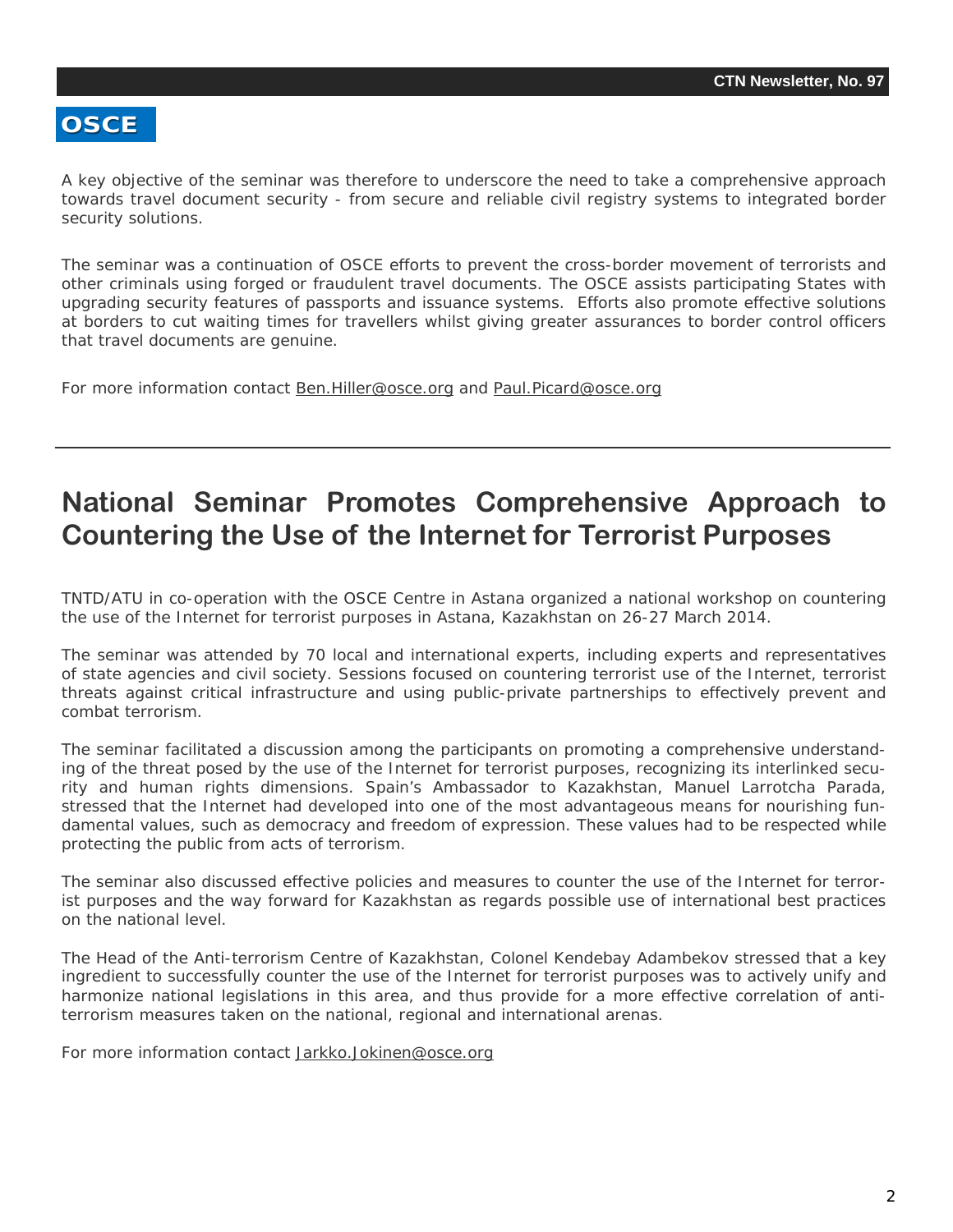#### <span id="page-2-0"></span>**OSCE**

### **Joint TNTD-ODIHR Guidebook 'Preventing Terrorism and Countering VERLT: A Community-Policing Approach'**



Alexey Lyzhenkov, Director, TNT Department

On 17 March 2014, TNTD and ODIHR officially launched the above guidebook, with an event attended by several delegations of participating States and Partners for Cooperation.

The guidebook provides practical guidance for policy makers and senior police professionals on the key issues that can impact the success or failure of community-policing approaches in fighting terrorism. It can also serve as a useful resource for members of civil society with an interest in these issues, in particular community leaders.

The guidebook covers key concepts and provides guidance on specific issues, such as transparency and accountability

of police operations; tasking and training for community police officers; communicating to and exchanging information with the public; engaging with communities; inter-agency coordination; and evaluation.

The publication is already available in English and Russian at <http://www.osce.org/atu/111438> , to be followed by Albanian, Arabic, Bosnian and Serbian versions.

For more information contact [Mehdi.Knani@osce.org](mailto:Mehdi.Knani@osce.org) or [Lucile.Sengler@osce.org](mailto:Lucile.Sengler@osce.org)

## **ODIHR Assessment of the Human Rights Situation of Guantanamo detainees**

A delegation of the OSCE Office for Democratic Institutions and Human Rights (ODIHR) visited the United States from 24 February to 4 March 2014 to gather information on the human rights situation of Guantanamo detainees through a series of meetings with representatives from civil society organizations, the Inter-American Commission on Human Rights as well as military and civil lawyers representing Guantanamo detainees.

This visit took place as part of the assessment currently conducted by ODIHR on the potential human rights concerns arising in the context of Guantanamo. This assessment was initiated after an ODIHR visit to the Guantanamo Bay Detention Facility and meetings with U.S. officials which took place in August 2013, upon invitation from the U.S. (see CTN No. 94).

The human rights assessment will result in the publication of a report presenting a comprehensive analysis of the human rights issues surrounding the situation at Guantanamo since its opening in 2002. The report will be available on the ODIHR website in the course of 2014.

For more information, please contact [Lucile.Sengler@odihr.pl](mailto:Lucile.Sengler@odihr.pl)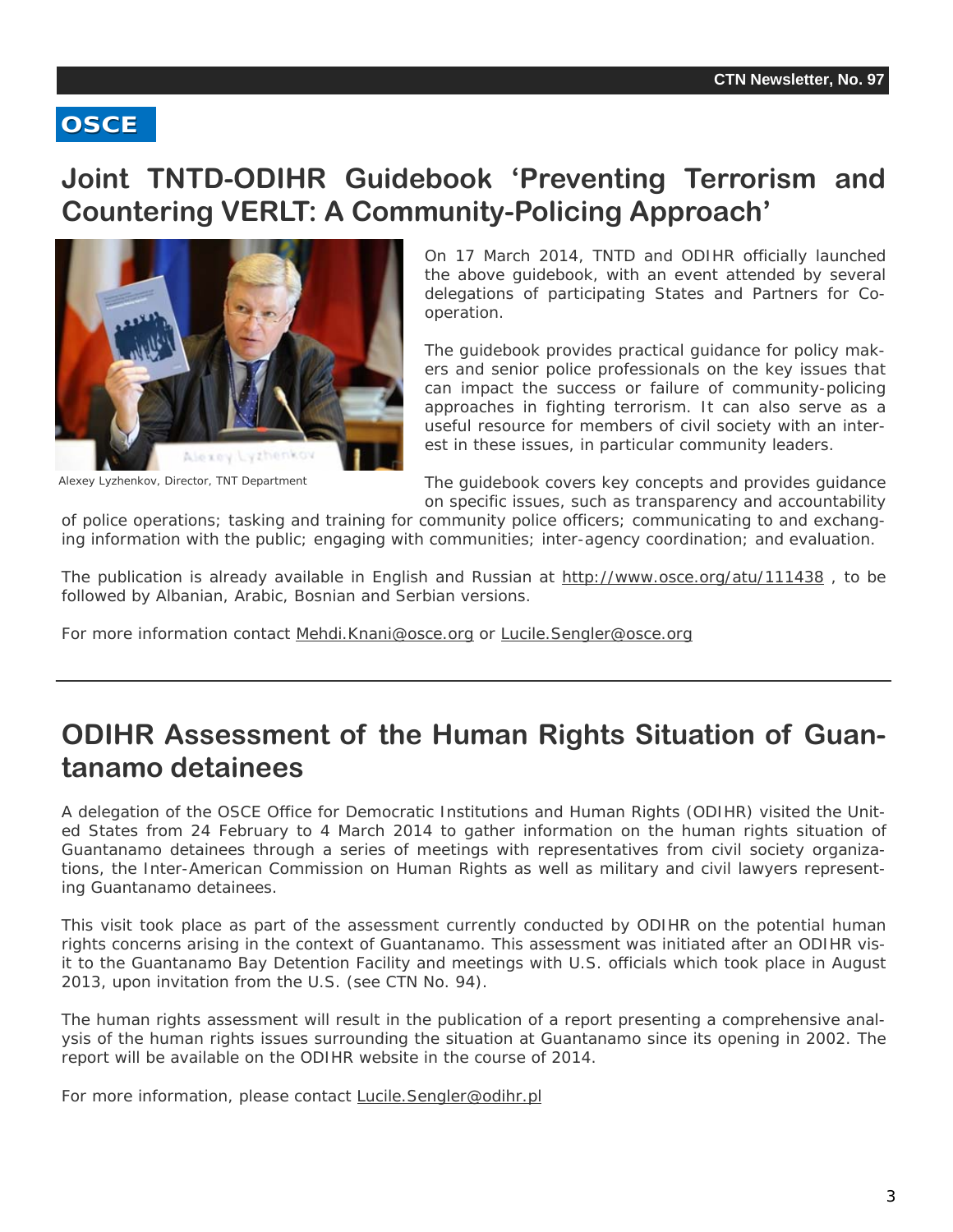#### <span id="page-3-0"></span>**OSCE**

## **OSCE Swiss Chairmanship to hold Conference on Role of OSCE in Addressing Current Terrorist Challenges**

On 28 and 29 April 2014, an international counter-terrorism conference will be held in Interlaken at the initiative of the Swiss Chairmanship of the OSCE. The Conference will bring together close to 200 representatives from OSCE participating States, Partners for Co-operation, international organizations, civil society and the academic world, including the national counterterrorism coordinators of the participating States.

Three main topics will be in focus at the two-day Conference: addressing kidnapping for ransom, ensuring legality, transparency and accountability in the fight against terrorism, and responding to the phenomenon of individuals taking part in violent hostilities within or outside the OSCE area ("Foreign Fighters").

Delegations which have not yet registered are encouraged to register relevant participants on the POLIS website (http://polis.osce.org/registration) as soon as possible but no later than 23 April 2014. The conference will be organized by the Swiss OSCE Chairmanship with the support of the Action against Terrorism Unit of the Transnational Threats Department (TNTD), in close cooperation with the Office for Democratic Institutions and Human Rights (ODIHR).

For more information contact [Manuel.Marion@osce.org](mailto:Manuel.Marion@osce.org)

### **OSCE facilitates Training on Combating Terrorism in Tajikistan**

From 17 to 28 February 2014, the OSCE Office in Tajikistan organized a training course on combating terrorism for law enforcement agencies.

A total of 22 officers took part including officers from the Border Troops, the State Committee for National Security (SCNS), the Ministry of Interior, and the Customs Service.

The training provided law enforcement officers with the knowledge and skills to combat terrorism, to identify terrorist networks, to use pro-active and intelligence based border protection systems, and to enhance processes for information sharing among law enforcement agencies.

Experts from Turkey's Combating Terrorism Academy conducted parts of the course.

For more information contact [Ulf.Billfing@osce.org](mailto:Ulf.Billfing@osce.org) 

#### **Noteworthy**

#### **New Consolidated Reference for OSCE Anti-terrorism Efforts**

 ing, planning and implementing activities within the general scope of OSCE anti-terrorism goals. The The new Consolidated Reference for OSCE Anti-terrorism Efforts was published in March 2014. It aims to inform all personnel of the OSCE, as well as offices, institutions, field missions/presences, and relevant interested organizations, about international and OSCE commitments, projects and programmes related to the prevention and combating of terrorism. The Reference can also be used as an aid in conceptualiz-Reference can be accessed [here](http://www.osce.org/secretariat/99765)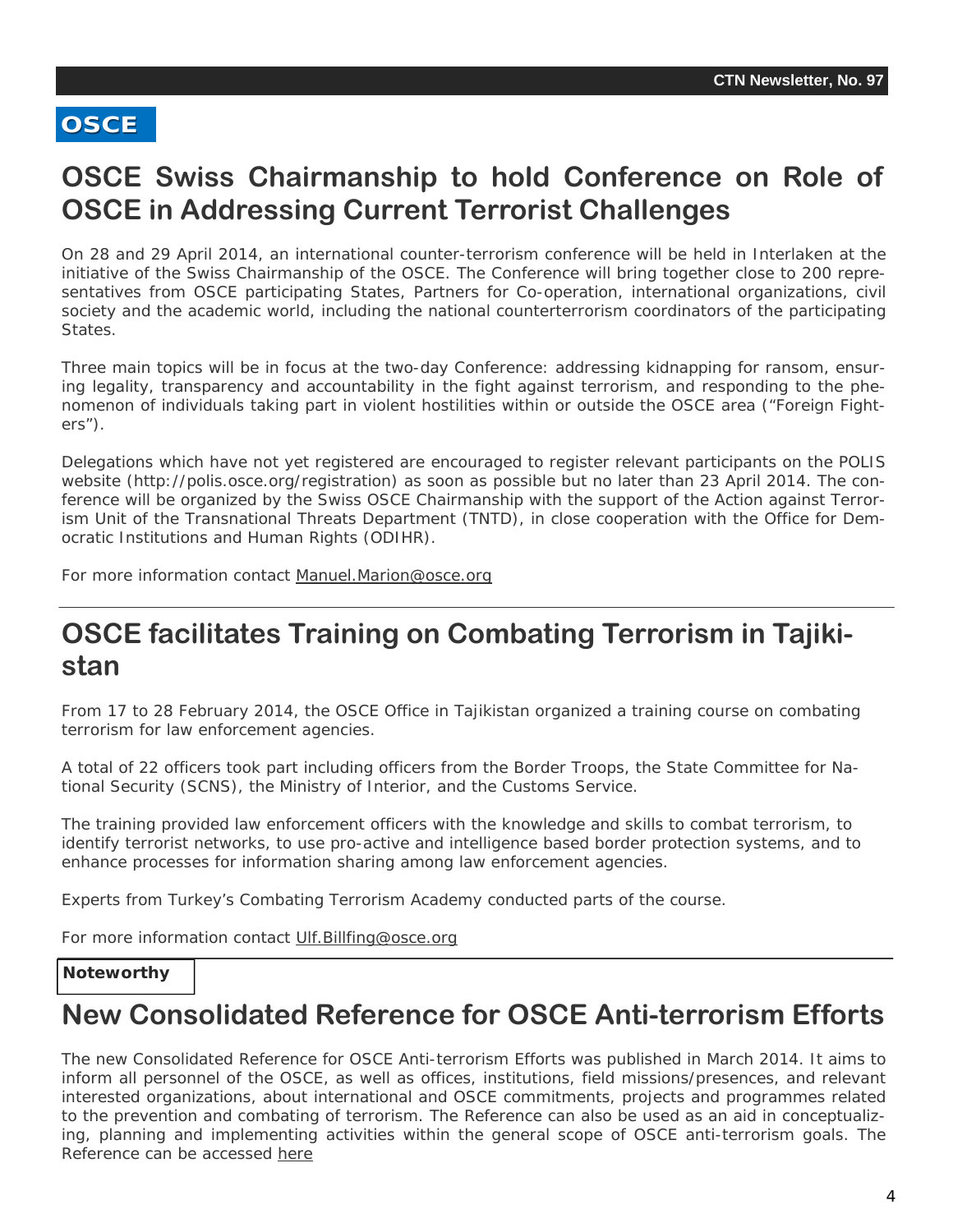**Noteworthy** 

# **UNODC Conference on Sharing Practices in Preventing Terrorism**

2-3 April 2014, TNTD/ATU and ODIHR participated and presented during the above conference in Bishkek, Kyrgyzstan, organized by UNODC within its framework project 'Strengthening Criminal Justice Capacities of Central Asian Countries to Counter Terrorism in compliance with principles of the Rule of Law'.

The conference was attended by representatives of Ministries of Internal Affairs, National Security Services and non-governmental organizations from Central Asian countries, Afghanistan, Iran, Pakistan, Turkey, the United Kingdom and the United States of America, as well as experts from the CIS, SCO, the Organization of Islamic Co-operation, and the Council of Europe.

TNTD/ATU presented on the role of civil society and community engagement in preventing terrorism, including the recent TNTD-ODIHR guidebook on community policing in preventing terrorism. ODIHR presented on the human rights considerations in combating recruitment and incitement to terrorism and related offences. The Centre in Bishkek presented on their activities to assist the State Service for the Execution of Punishments under the Government of the Kyrgyz Republic to prevent the spread of VERLT in the penitentiary system.

## **Fifth Meeting of the GCTF Coordinating Committee**

2-3 April 2014, TNTD/ATU participated as an observer at the fifth meeting of the Global Counterterrorism Forum (GCTF) Coordinating Committee which the Government of the Kingdom of Morocco hosted at the Ministry of Foreign Affairs and Cooperation in Rabat.

The event was being held at the level of national counterterrorism coordinators, focal points from foreign ministries, and other appropriate senior counterterrorism policymakers. The participants fostered wide-ranging and strategic discussions on the Forum's work, including the Forum's impact and priorities, as well as new areas where the GCTF could add value.

TNTD/ATU took the opportunity to discuss with the GCTF its ongoing co-operation including joint projects such as the joint OSCE-GCTF initiative on women and CVE/countering VERLT as well as its contribution and participation in the relevant Working Groups.

## **OSCE-UNODC Staff Meeting on Joint Action Plan stresses Importance of Co-operative Approach to fight against Transnational Threats**

Senior staff from The OSCE and the United Nations Office on Drugs and Crime (UNODC) met on 10 February 2014, in Vienna, to discuss achievements to date under the 2013-2014 Joint Action Plan and future opportunities for co-operation between the two organizations.

In his opening remarks, OSCE Secretary General Lamberto Zannier underlined that transnational threats are a growing challenge in the OSCE region and they have become increasingly prominent on the OSCE agenda. He praised the Joint Action Plan for enabling the OSCE and UNODC to co-ordinate their efforts to counter transnational threats more effectively and to work together more closely.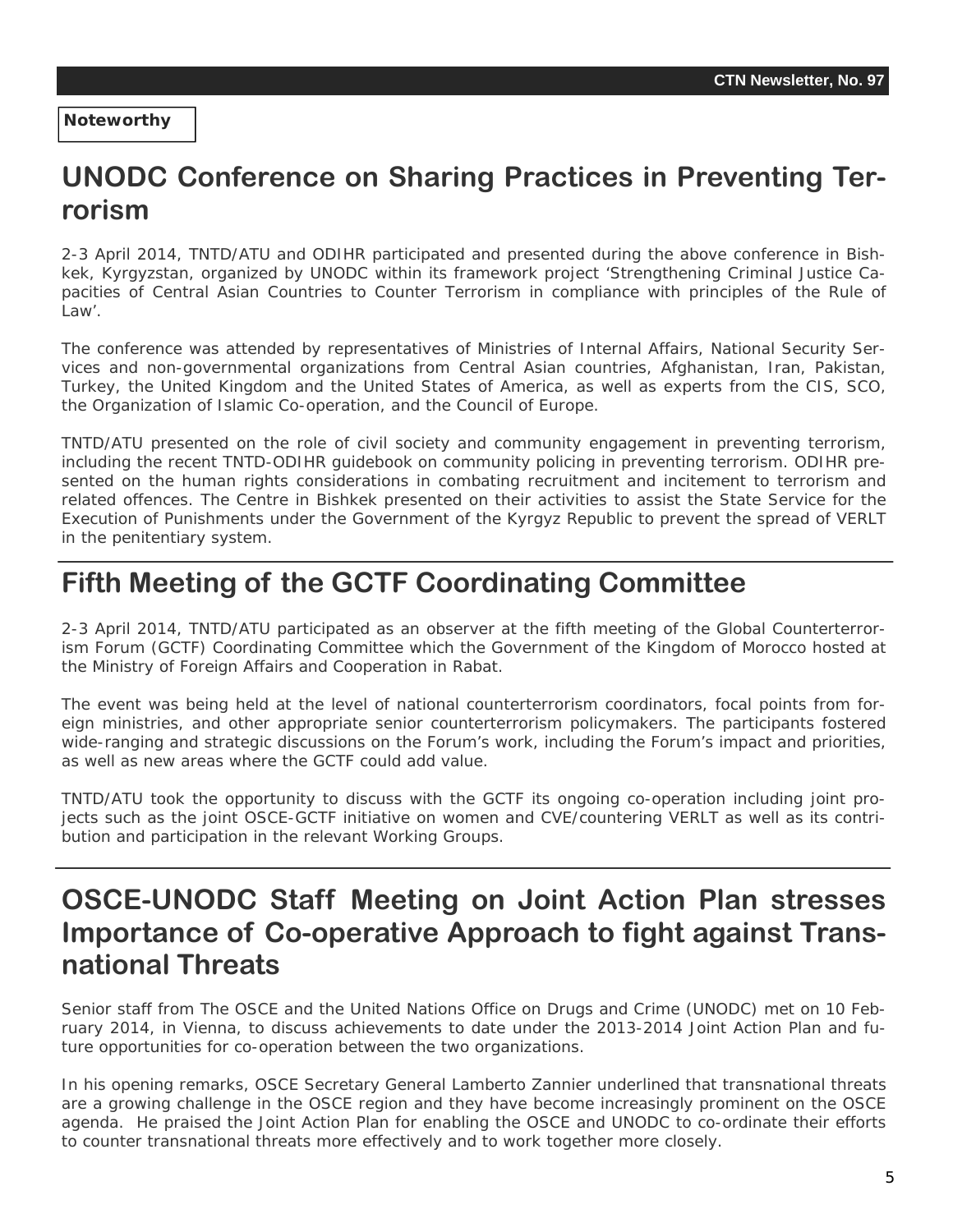<span id="page-5-0"></span>Speaking at the meeting, UNODC Executive Director Yury Fedotov commended the exemplary cooperation between the two organizations and said that the OSCE, with its focus on the promotion of comprehensive security and its network of field operations, was an important regional partner in these endeavours.

Staff from both organizations made presentations on joint efforts to fight illicit drugs, prevent terrorism, counter transnational organized crime, combat corruption and prevent human trafficking, among other issues. They also discussed potential new areas for co-operation in several sectors.

#### **Upcoming/Recent Events**

- **Training Course on Human Rights in Counter-Terrorism and Border Security:** The course, jointly organized by the ODIHR Human Rights and Anti-Terrorism Programme and the OSCE Border Management Staff College on 7-11 April 2014 in Dushanbe, Tajikistan, will focus on the human rights issues that may arise when countering terrorism at the borders. It will gather border and custom officers from the OSCE region and Partners for Co-operation. For more information, please contact [Lucile.Sengler@odihr.pl](mailto:Lucile.Sengler@odihr.pl)
- **Advanced Trainings on Detecting Forged Travel Documents:** On 5-17 May 2014, TNTD/ATU jointly with United States European Command (EUCOM) will organize two back-to-back Advanced Training Courses on detecting forged travel documents in Istanbul, Turkey. The goal of the trainings is to further enhance the skills of 40 Turkish border control officers to detect the latest trends in counterfeiting methods with sessions focusing on issues such as manufacturing processes of travel documents, document security features as well as profiling. The training will be conducted by two trainers from the Austrian Ministry of Interior. For more information contact [Ben.Hiller@osce.org](mailto:Ben.Hiller@osce.org)
- **OSCE-GCTF initiative on Women and Countering VERLT:** 13-14 May 2014, TNTD will convene an international workshop in Istanbul, in partnership with the GCTF, on "Supporting Civil Society Initiatives to Empower Women's Roles in Countering Violent Extremism and Radicalization that Lead to Terrorism". This is the first of two workshops under the above joint OSCE-GCTF initiative in 2014 to promote gender-sensitive strategies, policies and measures to counter VERLT, with an emphasis on empowering women to contribute to these efforts in different roles and capacities. For more information contact [Mehdi.Knani@osce.org](mailto:Mehdi.Knani@osce.org)

#### **UN News UN News**

## **Security Council renews CTED Mandate**

The UN Security Council extended in December 2013 the mandate of the Counter-Terrorism Committee Executive Directorate (CTED) through 2017.

Welcoming the mandate renewal, CTED Executive Director Jean-Paul Laborde noted that the threat of terrorism was increasing and spreading geographically. Mr. Laborde also noted that there was a clear connection between terrorist groups in Africa and organized crime e.g. in kidnapping for ransom, a lucrative terrorist funding method. Another growing concern was the radicalization of young people through the Internet and the use of new technologies for terrorist purposes.

The resolution 2129 calls on the Committee and CTED to be more active against violent extremism and focus on prevention in response to the global terrorist threat. Communities, civil society, and other partners should be involved in finding solutions. The resolution also highlights the positive role victims of terrorism and women can play in the process.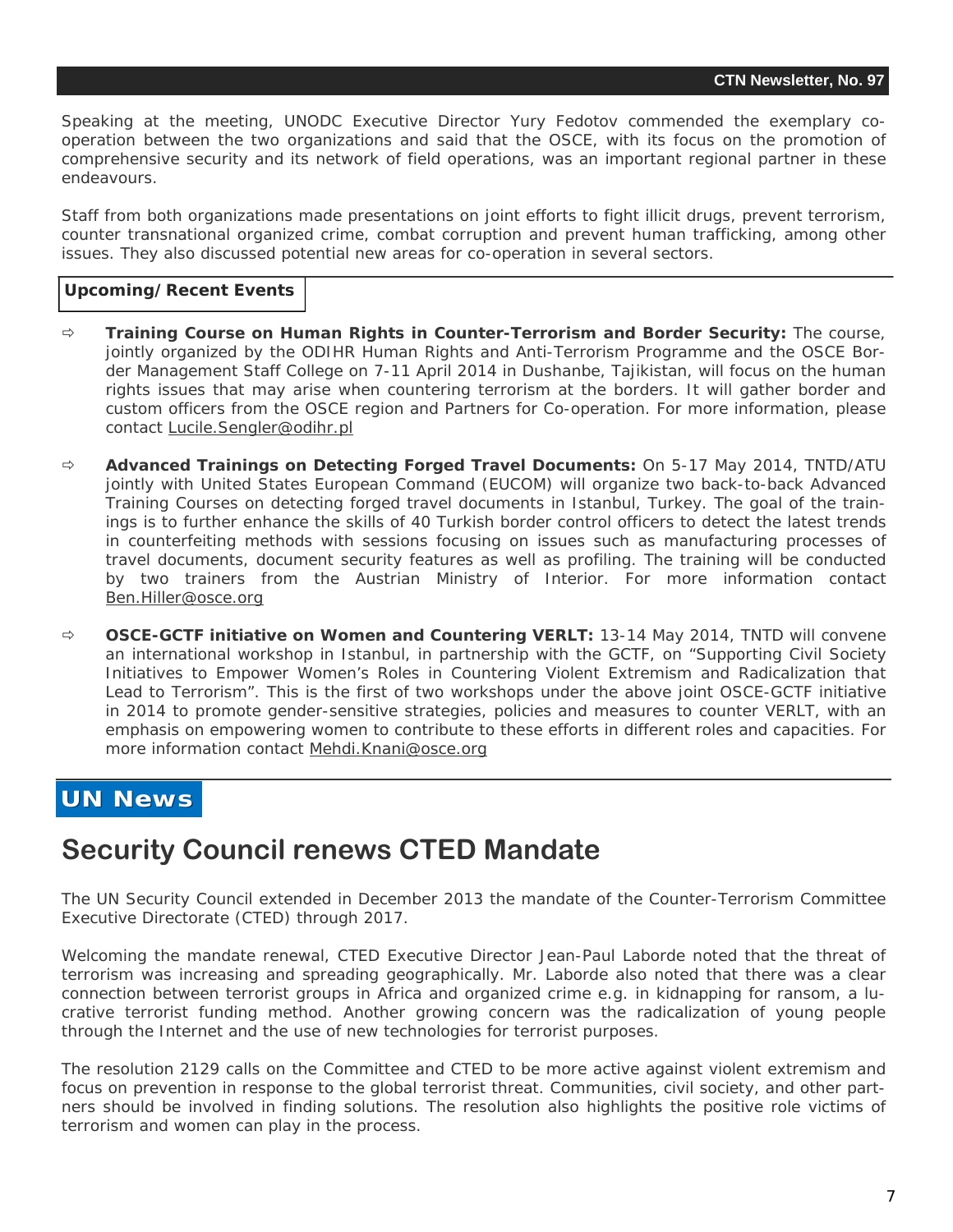CTED is also expected to intensify its work to follow-up on its country visits on behalf of the Committee. The visits are critical in assessing and strengthening the capacities of Member States to combat terrorism. For more information click [here](http://www.un.org/en/sc/ctc/news/2013-12-17_CTED_Mandate_renewal.html) 

#### **UN Sanctions Lists**

- $\Rightarrow$  The Chairman of the Committee established pursuant to resolution 1988 (2011) regularly conveys changes to the Committee's list of individuals and entities subject to the assets freeze, travel ban and arms embargo set out in paragraph 1 of Security Council resolution 1988 (2011) adopted under Chapter VII of the Charter of the United Nations. An updated version of the 1988 Sanctions List is accessible in XML, PDF and HTML formats on the [Committee's website](http://www.un.org/sc/committees/1988/list.shtml)
- $\Rightarrow$  The Secretariat of the Security Council Committee pursuant to resolutions 1267 (1999) and 1989 (2011) regularly conveys updates to the Committee's list of individuals and entities subject to the assets freeze, travel ban and arms embargo set out in paragraph 1 of Security Council resolution 1989 (2011) adopted under Chapter VII of the Charter of the United Nations. An updated version of the Al-Qaida Sanctions List is accessible in XML, PDF and HTML formats on the [Committee's](http://www.un.org/sc/committees/1267/aq_sanctions_list.shtml.) [website](http://www.un.org/sc/committees/1267/aq_sanctions_list.shtml.)

#### **Council of Europe News Council of Europe News**

- $\Rightarrow$  On 7 February 2014, Cyprus ratified the Third Additional Protocol to the European Convention on Extradition (CETS [No. 209](http://conventions.coe.int/Treaty/Commun/QueVoulezVous.asp?NT=209&CM=1&CL=ENG)).
- $\Rightarrow$  On 24 February 2014, Latvia ratified the Fourth Additional Protocol to the European Convention on Extradition (CETS [No. 212](http://conventions.coe.int/Treaty/Commun/QueVoulezVous.asp?NT=212&CM=1&CL=ENG)).
- $\Rightarrow$  On 5 March 2014, Panama acceded to the Convention on Cybercrime ([ETS No. 185\)](http://conventions.coe.int/Treaty/Commun/QueVoulezVous.asp?NT=185&CM=1&CL=ENG).

#### **Judgments of the European Court of Human Rights**

On 25 March 2014, the European Court of Human Rights delivered its judgment in the case of *[M.G. v.](http://hudoc.echr.coe.int/sites/fra-press/pages/search.aspx?i=003-4711513-5720444) [Bulgaria](http://hudoc.echr.coe.int/sites/fra-press/pages/search.aspx?i=003-4711513-5720444)*, which concerned the request for extradition of a Russian national of Chechen origin, suspected of terrorist offences in Russian Federation.

On 18 March 2014, in the case of *[Öcalan v. Turkey](http://hudoc.echr.coe.int/sites/eng-press/pages/search.aspx?i=003-4703714-5709561)***,** the European Court of Human Rights found a violation of Article 3 of the Convention on account of the conditions of the applicant's detention up to 17 November 2009.

From January to March 2014, the European Court of Human Rights delivered a number of judgments relevant to counter-terrorism issues:

- $\Rightarrow$  on 13 March 2014 in four cases against Ukraine concerning conditions of detention and rights to defence of the communist activists arrested in December 2002 on suspicion of, among other things, terrorism: *[Aleksandr Vladimirovich Smirnov v. Ukraine](http://hudoc.echr.coe.int/sites/eng/pages/search.aspx?i=001-141635)*, *[Andrey Yakovenko v. Ukraine](http://hudoc.echr.coe.int/sites/eng/pages/search.aspx?i=001-141632)*, *[Danilov v. Ukraine](http://hudoc.echr.coe.int/sites/eng/pages/search.aspx?i=001-141625)* and *[Zinchenko v. Ukraine](http://hudoc.echr.coe.int/sites/eng/pages/search.aspx?i=001-141633)* ([press release\)](http://hudoc.echr.coe.int/sites/eng-press/pages/search.aspx?i=003-4698122-5701890);
- $\Rightarrow$  on 24 February 2014 in a case against Turkey, which concerned the death of applicants' relatives in the context of an anti-terrorist operation: *[Makbule Kaymaz and Others v. Turkey](http://hudoc.echr.coe.int/sites/eng/pages/search.aspx?i=003-4681401-5677641)*;